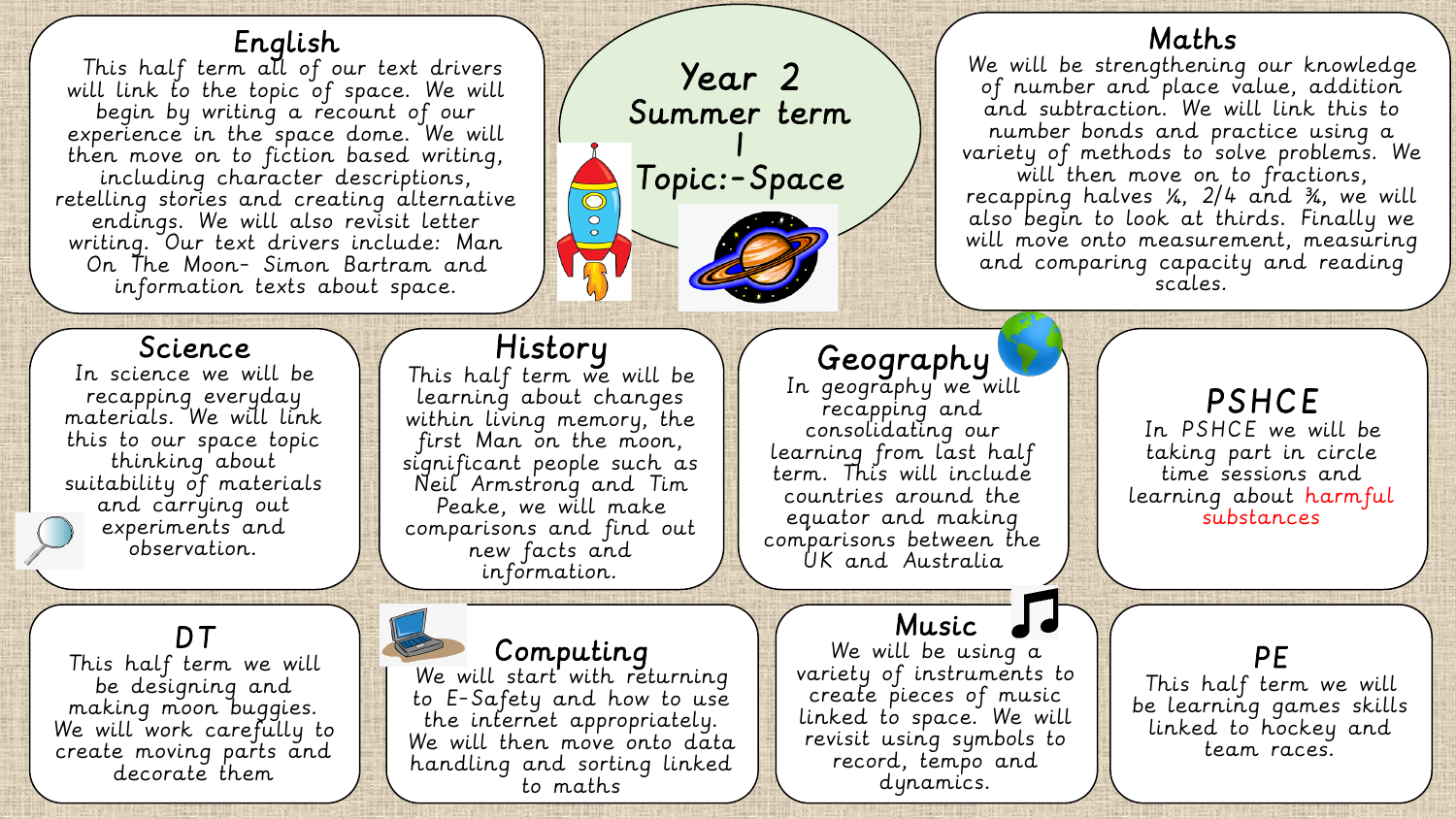

# Year 2 Spring term 2- How can you help your child's learning at home?

Make Can you make a rocket using junk modelling? Can you include all the main parts? Can you create a space picture using chalk?

Design Can you design your own menu for an astronaut eating in space? Can you think about what will be healthy?

Number Can you recall number bonds to 20? Can you count in 2's 5's and 10's?

Write Can you write a letter to an astronaut in space? Can you ask questions and tell him about earth?

Research Can you research some amazing facts all about space?

Read Can you read some information books about space? Can you find some fiction books set in space or about space?